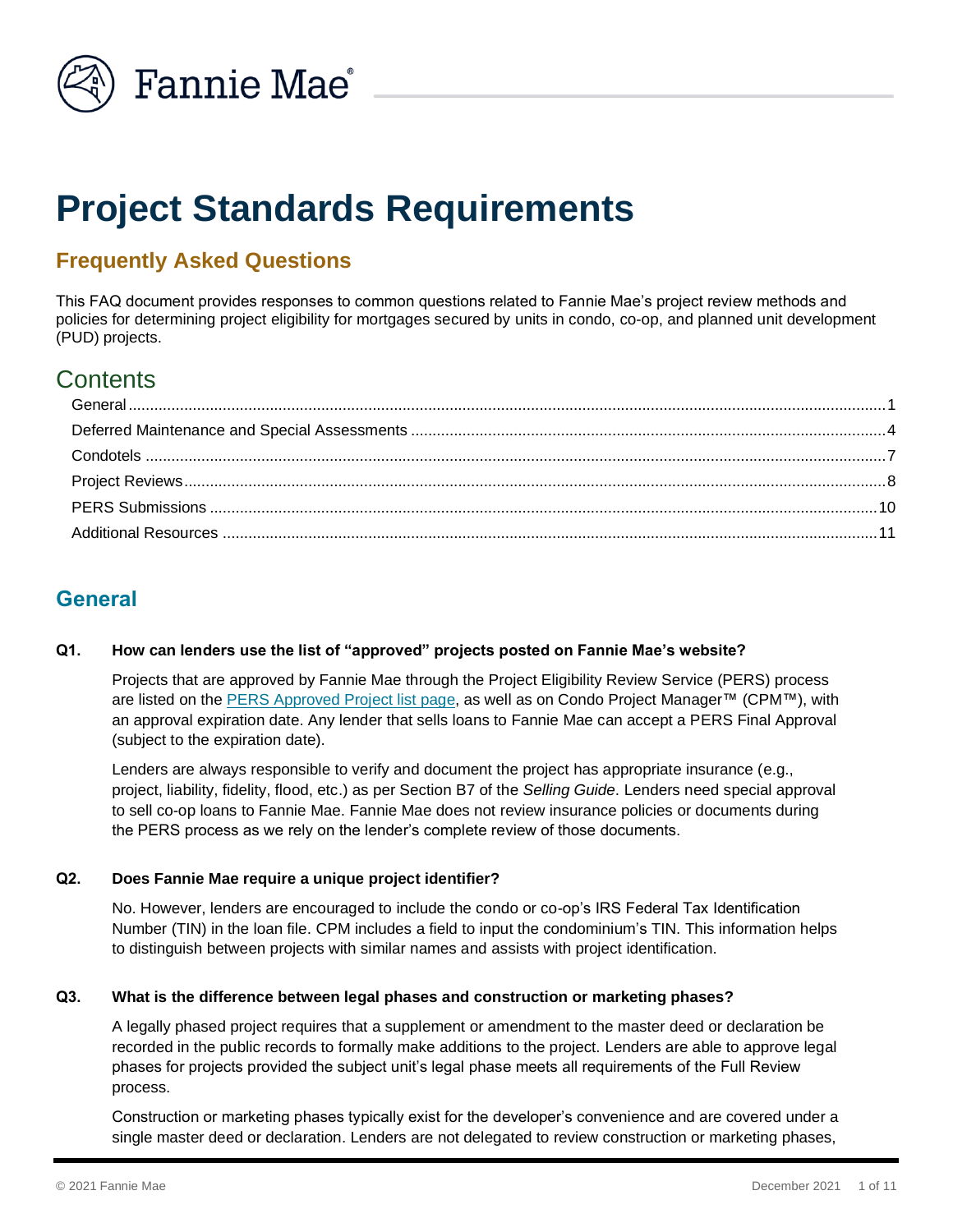

and new projects completed on a marketing or construction phase basis must be submitted to PERS for review.

### **Q4. What is a "newly converted" condominium project?**

A gut or non-gut rehabilitation condominium that does not meet the criteria of "established" is considered "newly converted." Newly converted non-gut rehabilitation projects with more than four units must be submitted to Fannie Mae for review through PERS.

#### **Q5. When calculating presales for new or newly converted projects, do units have to be conveyed (title transferred) in order to count toward the total number of presales?**

No. Presales are calculated based on both units that are under contract and units that have been conveyed (i.e., title transferred).

#### **Q6. How is the 10% reserve allocation in the budget calculated?**

To determine whether the association has a minimum annual budgeted replacement reserve allocation of 10%, divide the annual budgeted replacement reserve allocation by the association's annual budgeted assessment income. Additional information concerning reserve calculation can be found in the *Selling Guide* [B4-2.2-02](https://selling-guide.fanniemae.com/Selling-Guide/Origination-thru-Closing/Subpart-B4-Underwriting-Property/Chapter-B4-2-Project-Standards/Section-B4-2-2-Project-Eligibility/1032995701/B4-2-2-02-Full-Review-Process-06-05-2018.htm) (Full Review Process).

### **Q7. Are lenders permitted to use a reserve study if the association does not budget replacement reserves of 10%?**

## **Note: Use of reserve studies to support less than 10% budget reserve allocation have been suspended, please refer to Q28.**

Yes. The lender may use a reserve study in lieu of calculating a replacement reserve of 10% provided the following conditions are met:

- The lender obtains a copy of an acceptable reserve study and retains the study and the lender's analysis of the study in the project approval file;
- **The study demonstrates that the project has adequate funded reserves that provide financial** protection for the project equivalent to Fannie Mae's standard reserve requirements;
- **The study demonstrates that the project's funded reserves meet or exceed the recommendation** made in the study; and
- The study meets Fannie Mae's requirements for replacement reserve studies listed in the Fannie Mae *Selling Guide*.

Find additional requirements for reserve studies in the *Selling Guide* [B4-2.2-02](https://selling-guide.fanniemae.com/Selling-Guide/Origination-thru-Closing/Subpart-B4-Underwriting-Property/Chapter-B4-2-Project-Standards/Section-B4-2-2-Project-Eligibility/1032995701/B4-2-2-02-Full-Review-Process-06-05-2018.htm) (Full Review Process).

#### **Q8. What is the lender's responsibility with regard to reviewing replacement reserve studies?**

Lenders are not required to use reserve studies for project eligibility review. Fannie Mae permits the use of a reserve study as an alternative for projects that may not meet the 10% budgeted reserve requirements. If a lender decides to use a reserve study to determine project eligibility, the lender is expected to have staff that is trained to review and analyze the reserve study.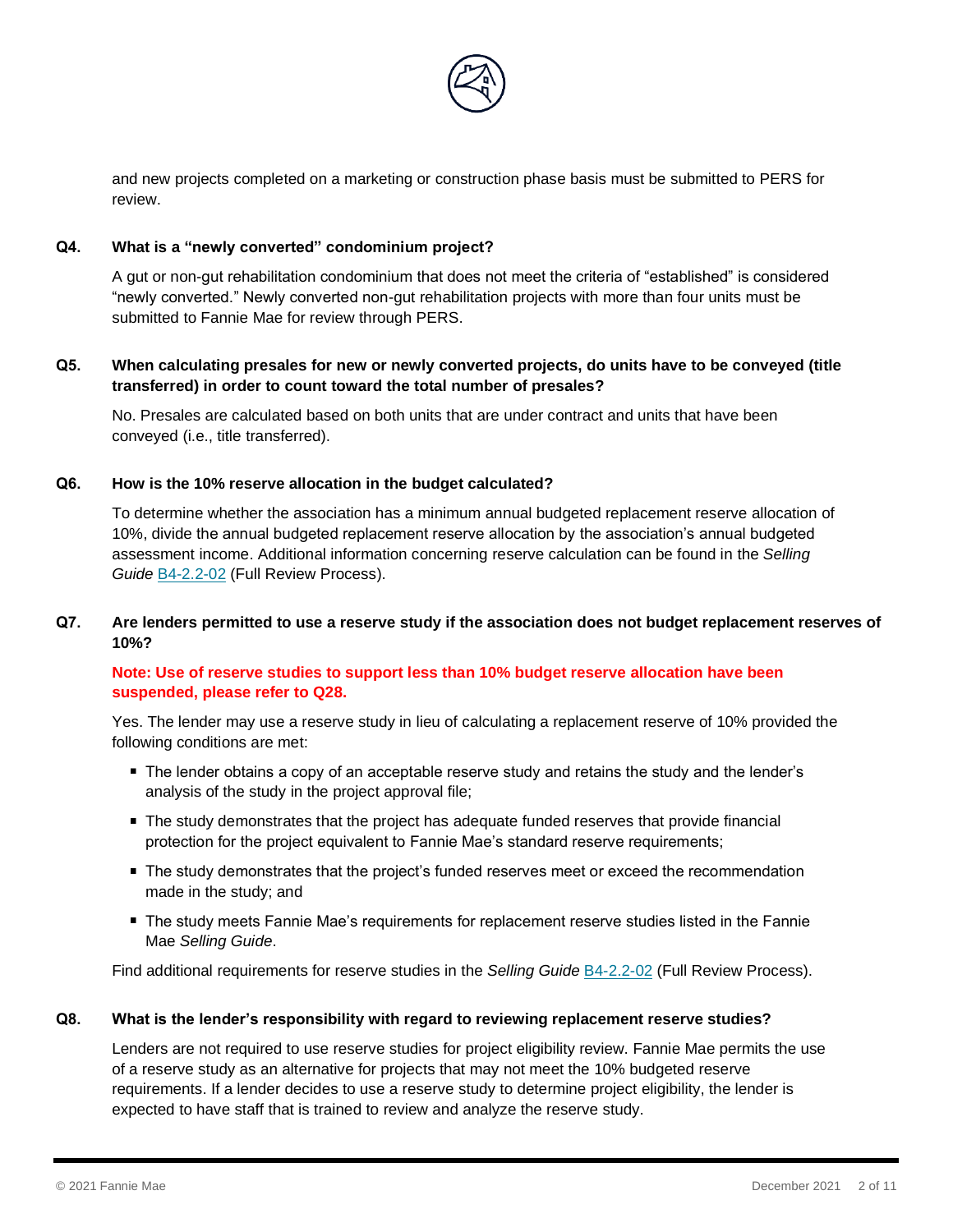

Lenders may not request that Fannie Mae review reserve studies to determine compliance with requirements with the exception of projects submitted through the PERS process or the Project Eligibility Waiver process. For more information, refer to the *Selling Guide* [B4-2.2-02](https://selling-guide.fanniemae.com/Selling-Guide/Origination-thru-Closing/Subpart-B4-Underwriting-Property/Chapter-B4-2-Project-Standards/Section-B4-2-2-Project-Eligibility/1032995701/B4-2-2-02-Full-Review-Process-06-05-2018.htm) (Full Review Process).

## **Q9. Does non-incidental business income for condo projects include lease agreements with telephone, cable, and Internet companies?**

Income earned by the homeowners' association (HOA) that is the result of lease agreements with telephone, cable, and internet companies does not meet the definition of active ownership or operation of amenities or services available to unit owners and the general public. Therefore, the 15% cap (relative to the project's operating budget) does not apply to this type of income. *Selling Guide* [B4-2.1-03](https://selling-guide.fanniemae.com/Selling-Guide/Origination-thru-Closing/Subpart-B4-Underwriting-Property/Chapter-B4-2-Project-Standards/Section-B4-2-1-General-Project-Standards/1032993971/B4-2-1-03-Ineligible-Projects-06-05-2018.htm) (Ineligible Projects) was updated in November 2015 to remove such lease agreements as an example of income subject to the 15% cap.

## **Q10. Do the limitations for non-incidental income apply when the HOA is earning money from the leasing of commercial space to a business entity?**

When an HOA receives income because it rents a space located within its project to a business entity, the rental income is not subject to limitations for business income because the HOA is leasing the space and not "actively" operating or owning a business. The limitations for non-incidental business income apply only when the HOA earns income from actively owning or operating a business enterprise.

#### **Q11. Does Fannie Mae allow shared amenities?**

Shared amenities generally are not permitted between the HOA and a third party such as the developer, sponsor, or management company. Shared amenities are allowed when two or more HOAs share amenities for the exclusive use of the unit owners.

The associations must have an agreement in place governing the arrangement for shared amenities that includes:

- a description of the shared amenities;
- a description of the terms for sharing the amenities;
- **Perovisions for the funding, management, and upkeep of the shared amenities; and**
- **P** provisions to resolve related conflicts between the associations.

#### **Q12. Does Fannie Mae allow the HOA to lease parking spaces for use by condo unit owners?**

Yes. Parking amenities provided under commercial leases or parking permit arrangements with parties unrelated to the developer are acceptable.

#### **Q13. Does Fannie Mae allow a unit owner's parking space to be financed by the mortgage?**

Yes. Fannie Mae permits the financing of a single or multiple parking space(s) with the mortgage, provided that the parking space(s) and residential unit are included on one deed as evidenced by the legal description in the mortgage. In such cases, the Loan-to-Value, Combined Loan-to-Value, and Home Equity Combined Loan-to-Value ratios are based on the combined value of the residential unit and the parking space(s).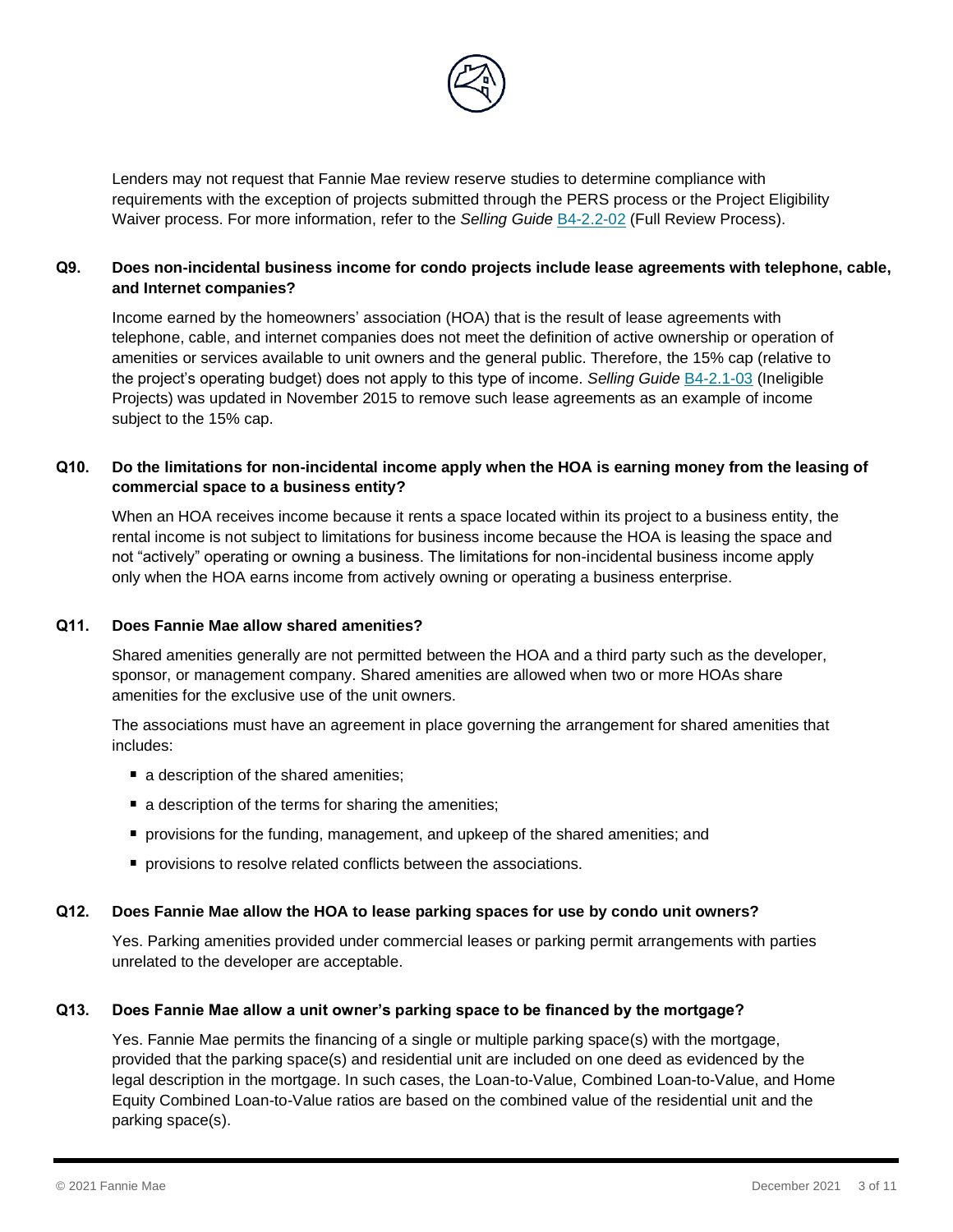

# <span id="page-3-0"></span>**Deferred Maintenance and Special Assessments**

#### **Q14. Are there any options if a project has not obtained the required recertification by the local jurisdiction?**

No. The recertification process must be complete with evidence the project has passed all the required inspections. Typically, the local jurisdiction will issue a letter indicating the project has passed the recertification process.

#### **Q15. Where can lenders obtain information about special assessments or significant deferred maintenance?**

There are various sources that may provide the information including the past six months of the homeowners' association's (HOA's) meeting minutes, financial statements, engineer's reports, other inspection reports, and reserve studies. Parties with an interest in the transaction such as the real estate agent, seller, buyer, or unit owner may provide the documentation.

#### **Q16. What if lenders do not have access to Condo Project Manager to determine if a project is unavailable?**

The lender is responsible for verifying the project status in CPM. If the lender does not have access to CPM, they need to contact their aggregator(s) to determine if the project has an unavailable status. Any approved seller/servicer can obtain access to CPM.

# **Q17. If a lender is reviewing a small project under the Limited Review process that does not have a budget and financial records or a reserve study, how can the lender determine there is no significant deferred maintenance or special assessments?**

Fannie Mae is not prescriptive on what documentation lenders obtain to make the determination. Lenders may use sources such as the appraiser, real estate agent, or other inspection reports. The local permitting office may document open permits for repairs on the project level. If the lender is unable to obtain the information to make the determination, loans on units in the project are not eligible for delivery to Fannie Mae.

## **Q18. What options are there if the association or property manager is not willing to provide information to confirm there is no significant deferred maintenance or information on special assessments?**

The lender may be able to obtain the information from parties that have an interest in the transaction: buyer, seller, real estate agent, or unit owner for a refinance. If the lender is unable to obtain the information to make the determination, loans on units in the project are not eligible for delivery to Fannie Mae.

#### **Q19. What documentation is required to confirm the acceptability of special assessments?**

The lender must place in the loan or project file documentation to support that there is no negative impact to the financial stability, viability, condition, and marketability of the project. Our expectation is that the lender obtains financial documents such as budget, balance sheets, income statements, and aging reports to make the determination.

# **Q20. If a project has levied a special assessment, does the budget also have to include a 10% reserve requirement?**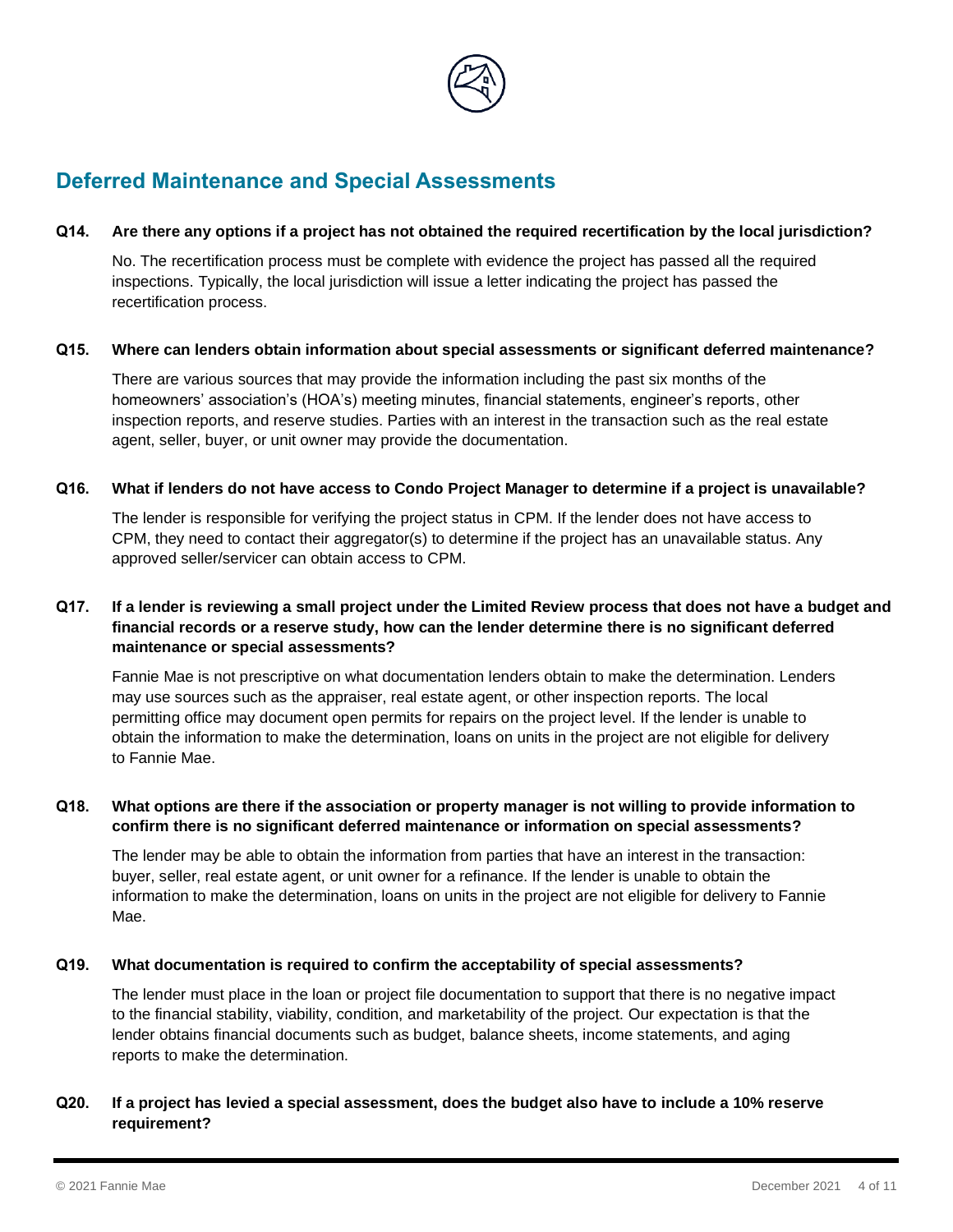

If the lender is completing a Full Review, the budget must allocate for 10% reserves. Special assessments cannot be used in lieu of the 10% budget reserve allocation.

**Q21. The Lender Letter states that loans secured by units in any project with a CPM status of "Unavailable" are ineligible for purchase, regardless of the project review type. Does this apply to all ineligible project characteristics when the loan qualifies under the Waiver of Project Review?** 

Under the Waiver of Project Review, loans secured by units in projects having an "unavailable" status in CPM are not eligible for delivery to Fannie Mae.

**Q22. To assess whether the project has significant deferred maintenance, can the lender rely on the appraisal alone, or is Fannie Mae expecting the lender to obtain a condo questionnaire on every project? Are there other actions Fannie Mae expects the lender to take?** 

Fannie Mae does not recommend that a lender rely on a single source of information to determine the extent of significant deferred maintenance. We never recommend that a lender rely solely on the appraisal to complete its project review as the appraisal typically will not have enough information to meet all project standards requirements. The Lender Letter and these FAQs provide additional guidance and best practices for lenders to research projects that may have significant deferred maintenance and special assessments.

## **Q23. To assess special assessments, does Fannie Mae expect the lender to obtain the questionnaire on every project? What documentation would Fannie Mae expect the lender to obtain?**

The Lender Letter does not prescribe specific documents the lender must obtain to determine whether there are special assessments. Fannie Mae offers suggestions and best practices with the temporary guidance. Fannie Mae will continue to monitor the situation and listen to industry feedback over the next several months to determine policy requirements going forward.

## **Q24. If the special assessment is related to repairs, but those do not relate to safety/soundness/habitability (which must be fully completed), what documentation does Fannie Mae expect to evidence that the HOA has the ability to fund the repairs?**

The lender must obtain financial documents such as current balance sheets, bank statements, reserve study, and/or other documentation that evidences the association can fund the repairs. Fannie Mae will continue to monitor the situation and listen to industry feedback over the next several months to determine policy requirements going forward.

# **Q25. If the loan is eligible for a Limited Review but the lender obtains the HOA questionnaire, and that questionnaire reveals something that would make the project ineligible if a Full Review was required, does the lender have to consider the issue and deem the project ineligible?**

The Lender Letter requires the lender to review for significant deferred maintenance and special assessments regardless of review type. Outside of the requirements in the Lender Letter, if the project otherwise qualifies for a Limited Review, then meeting the requirements of the Full Review is not required as outlined in B4-2.2-01.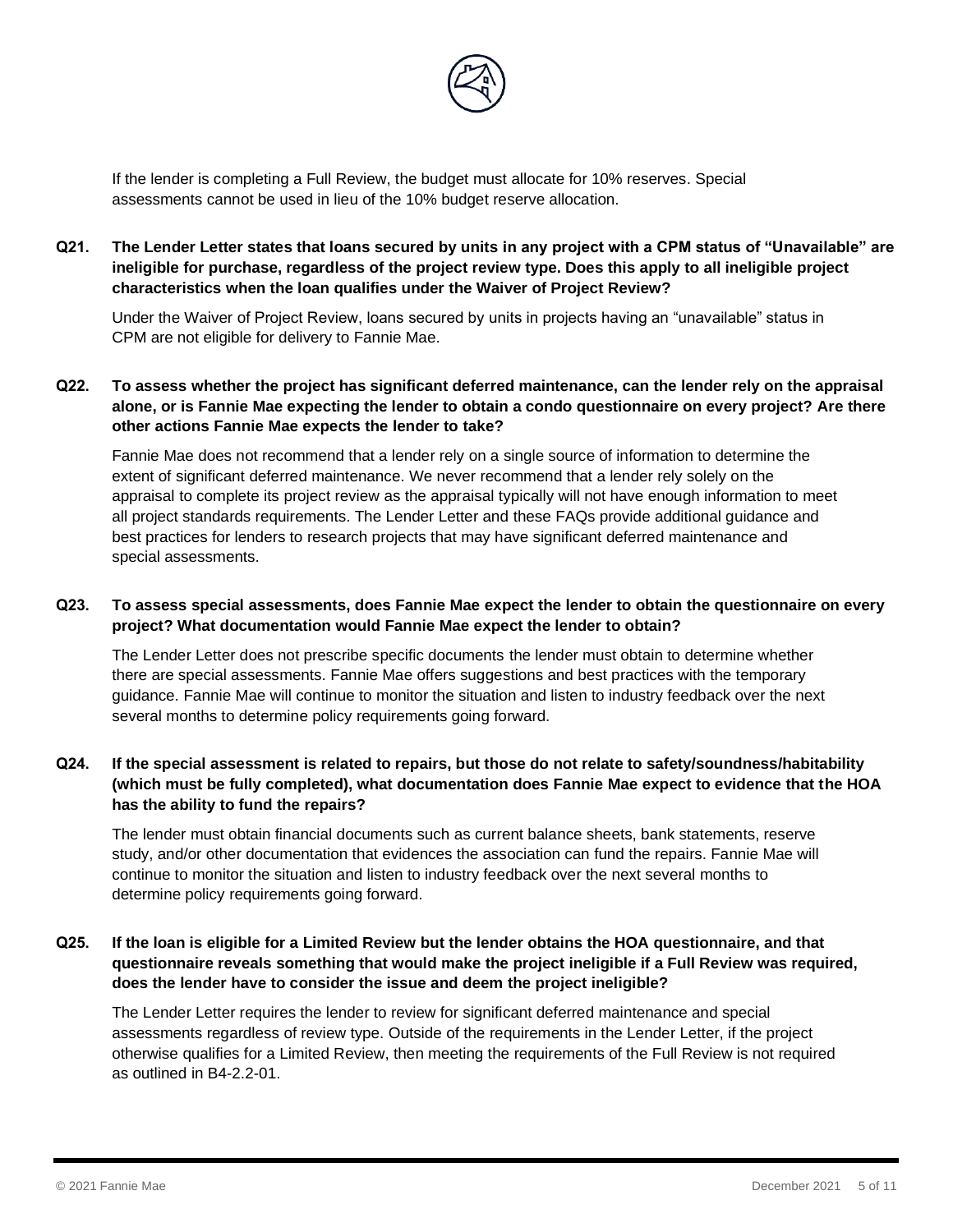

#### **Q26. If the loan has closed but not yet been delivered, is the lender still required to verify the project has not been updated to the unavailable status in CPM prior to delivery of the loan?**

Loans for units in projects listed in CPM as unavailable are not eligible for delivery to Fannie Mae. It is up to the lender to determine when during the loan origination and delivery process they will validate the status.

# **Q27. How do lenders determine the marketability or condition of the project when DU gives an appraisal waiver?**

An appraisal waiver does not relieve lenders of their responsibility to represent and warrant the project meets the requirements of the review type and the requirements in LL-2021-14. If significant deferred maintenance or large special assessments exist, an appraisal may be necessary to determine the impact to marketability.

# **Q28. Since Fannie Mae has suspended the 10% flexibility of the reserve study for review on the lender level, can lenders still submit a request through PERS?**

We are no longer allowing a reserve study to support less than a 10% reserve allocation for established or new projects. We require the budget to include the 10% reserve line-item allocation. However, for established projects only, we may consider the reserve study if it supports the reserve allocation of less than 10% but it must be submitted to PERS. It is no longer an option for the lender to review. For new projects, the budget must include the 10% reserve line item, and we will not make exceptions for this requirement through PERS.

# **Q29. For a project that is** *not* **on the Unavailable project list but has characteristics similar to other projects that are on the list (excess commercial space, single entity over 20%, etc.) not related to deferred maintenance, safety, soundness, structural integrity, habitability, or large special assessments, would loans in that project still be eligible for the waiver of project review?**

To be eligible for the Waiver of Project Review it must meet the following criteria:

- Meet the criteria for the Waiver of Project Review outlined in B4-2.1-02.
- Meet the terms and conditions of the LL-2021-14.

# **Q30. Lender Letter LL-2012-14 states that documentation must support no negative impact to the financial stability, viability, condition, and marketability of the project, but most special assessments have some negative impact. Is Fannie Mae stating that if a special assessment exists the project is ineligible?**

The spirit of the requirement is that the lender reasonably determine that the special assessment is not having a significant negative impact on the financial stability, viability, condition, and marketability of the project. We are not restricting against all special assessments, but the lender must review to determine acceptability. Special assessments can vary. We require the special assessment to be reviewed to determine the financial impact to the borrower and project overall. It could result in an insignificant impact or it could be significant. It depends on the scenario.

## **Q31. Per LL-2021-14, if a project is unavailable in CPM, lenders may submit documentation to remove the status. Can lenders submit documentation for Fannie Mae to review even if it may not remove the status?**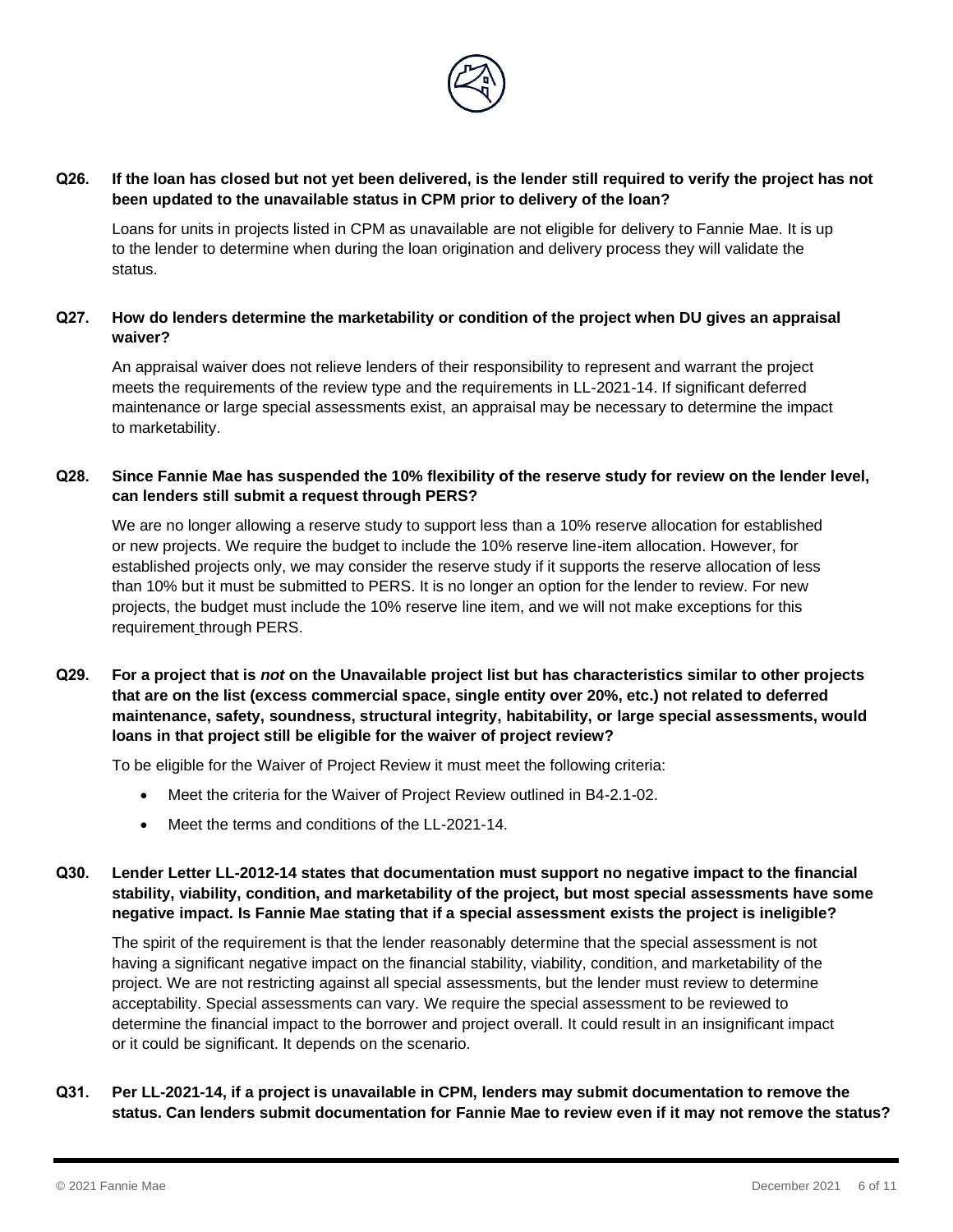

The intent of the Lender Letter is if a lender has completed a review of the project and has documentation to prove the eligibility issues are resolved, they can submit it to Fannie Mae for review and possible removal of the unavailable status. Lenders will need to complete a review of the documentation and explain why they believe the project now meets Fannie Mae guidelines.

# **Q32. Does the HOA Questionnaire (Form 1076) capture information related to deferred maintenance and special assessments?**

Effective Dec. 15, 2021, an addendum to Form 1076 can help to capture this information. Use of Form 1076 is optional.

# <span id="page-6-0"></span>**Condotels**

#### **Q33. What do you mean by "primarily transient in nature?"**

A project is primarily transient in nature if the predominant use of the units is short-term rentals of less than thirty days. Projects that have no other condotel characteristics, but which permit unit owners to offer short-term rentals on a seasonal basis while they reside in the units during a significant portion of the year, do not meet the criteria of "primarily transient in nature" under the condotel policy.

Units leased on a long-term basis as the primary residence of the lessor are not considered transient in nature.

# **Q34. Does primarily transient in nature stand alone? If it is the only condotel characteristic of the project, does it make the project ineligible?**

Yes. In most cases, projects that are primarily transient will also have one or more additional characteristics as listed in *Selling Guide* B4-2.1-03, Ineligible Projects – [Projects that Operate as Hotels](https://selling-guide.fanniemae.com/Selling-Guide/Origination-thru-Closing/Subpart-B4-Underwriting-Property/Chapter-B4-2-Project-Standards/Section-B4-2-1-General-Project-Standards/1032993971/B4-2-1-03-Ineligible-Projects-10-07-2020.htm#Projects.20that.20Operate.20as.20Hotels.20or.20Motels)  [or Motels,](https://selling-guide.fanniemae.com/Selling-Guide/Origination-thru-Closing/Subpart-B4-Underwriting-Property/Chapter-B4-2-Project-Standards/Section-B4-2-1-General-Project-Standards/1032993971/B4-2-1-03-Ineligible-Projects-10-07-2020.htm#Projects.20that.20Operate.20as.20Hotels.20or.20Motels) as updated Oct. 7, 2020.

In very rare cases, if there is a project that has the majority of the units rented on a short-term basis by the individual owners and there are no other characteristics of a condotel (including but not limited to hotel services, marketed as a hotel, or has obtained a hotel rating at the project level), Fannie Mae is willing to discuss the possible eligibility of such a project and review it through the Project Eligibility Review Service. Fannie Mae's willingness to consider a PERS submission is no guarantee of an approval.

## **Q35. If a project is professionally managed by a hotel or resort management company that facilitates shortterm rentals for other projects and the subject project has no other characteristics of a condotel, is this project ineligible?**

It depends. Projects that are professionally managed by hotel or resort management companies are likely to hire these firms to facilitate short-term rentals for the unit owners. In rare cases, some projects may choose these entities for professional management services that do not include rental or other condotel characteristics. In that case, Fannie Mae would be willing to discuss the possible eligibility of those projects and may review them through the Project Eligibility Review Service.

## **Q36. What if "resort" is part of the name only in the master association legal documents but not in the subassociation legal documents?**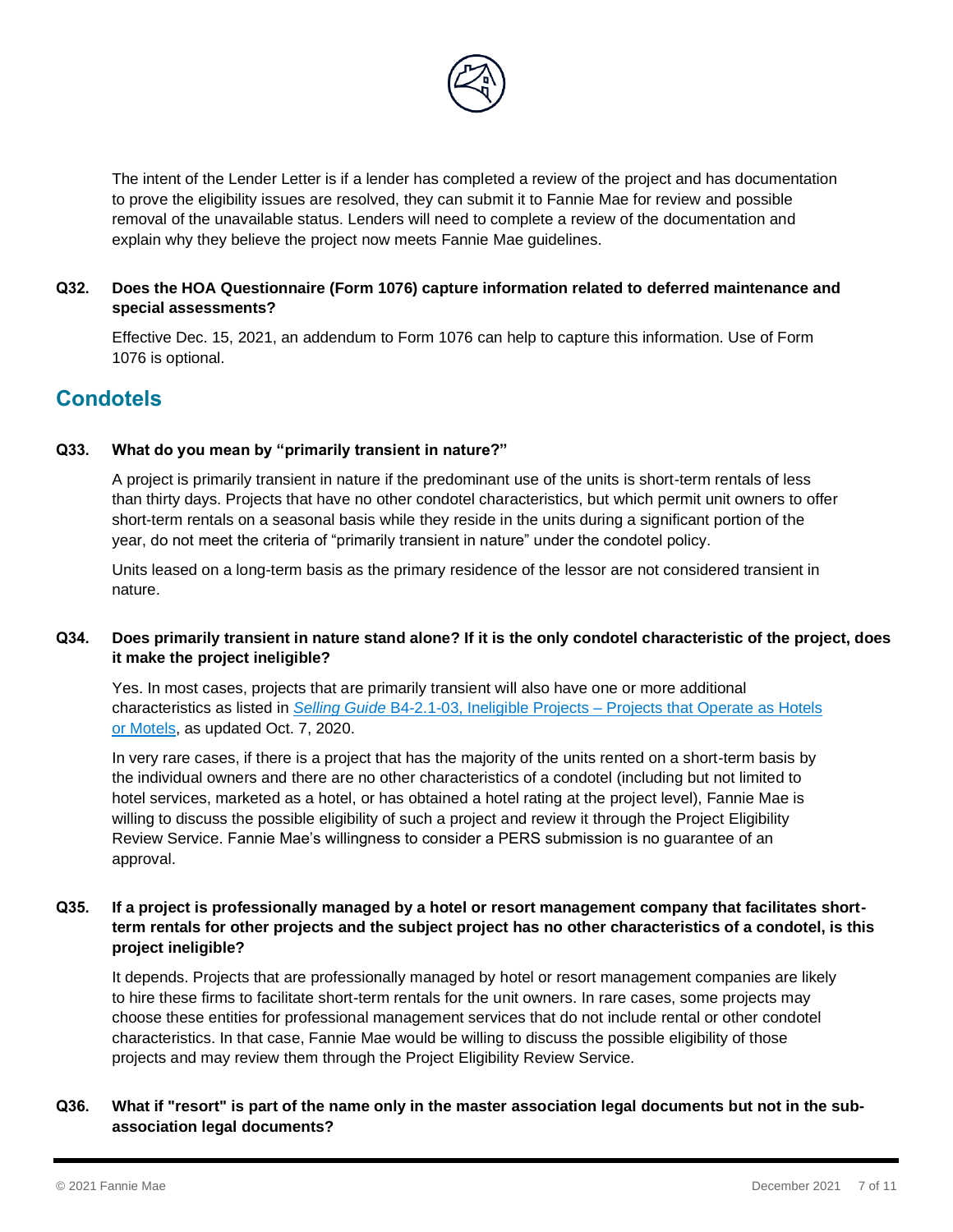

In most cases, the project would be ineligible. The master association governs the sub-association, and typically when the master is marketed or operated as a resort project the sub-associations follow suit. However, in certain projects the master association includes the name resort only as a naming convention. In those cases, the lender must determine that the project is not being marketed or operated as a transient resort and the "resort" name is not a reflection of its current use.

**Q37. Fannie Mae guidelines state a project is ineligible if it has a legal or common name that contains hotel, motel, or resort, unless the use of hotel, motel, or resort is a reference to a historical use of the building and not reflective of its current use as a residential condo or co-op project. Does this mean a project with a legal or common name that contains "resort," but is not a reference to a historical use of the building, is automatically ineligible?**

It depends. If the name includes "resort" as a naming convention only, it may be acceptable. The lender is expected to perform additional review to confirm the project is not being marketed or operated as a transient resort primarily for short term rentals, and the "resort" name is not a reflection of its current use.

# **Q38. What if a condominium is located within a master PUD resort project but is not operating with any hotel characteristics other than allowing short term rentals? Is it ineligible?**

If a condominium project is located in a master PUD resort project, the lender must confirm the subject unit's condominium project is not operating with any condotel characteristics as outlined in *Selling Guide* [B4.2-1-03,](https://selling-guide.fanniemae.com/Selling-Guide/Origination-thru-Closing/Subpart-B4-Underwriting-Property/Chapter-B4-2-Project-Standards/Section-B4-2-1-General-Project-Standards/1032993971/B4-2-1-03-Ineligible-Projects-10-07-2020.htm#Projects.20that.20Operate.20as.20Hotels.20or.20Motels) and the majority of units within the condominium are not being used for transient or short term rental purposes.

# **Q39. What if a single unit or very small percentage of the units have advertised their unit for rent on travel websites and have been assigned a "hotel" rating. Does this make the project ineligible?**

If the unit is assigned a rating that is specific to the unit and the rating does not apply to the entire project, the project may be eligible provided it meets all of Fannie Mae's project eligibility requirements for the review type that is used to determine project eligibility. In all cases, the lender must determine that the project is not a condotel or other similar transient-use project.

# <span id="page-7-0"></span>**Project Reviews**

# **Q40. If a detached unit is located in a condo project with both attached and detached units, must the detached unit be subject to project review?**

No. There are no project review requirements for detached units in condo projects (other than manufactured homes), even if the project also includes attached units. Instead, lenders must confirm all the following requirements are met:

- The project and the unit are in compliance with all other Fannie Mae requirements for property eligibility and appraisal standards.
- The project and the unit have the required insurance as described in Subpart B7, Insurance.
- The detached unit is not a manufactured home. If the project contains manufactured homes, the project may require either a lender-delegated review or a Fannie Mae PERS review. Refer to the *Selling Guide* to determine which review may be required.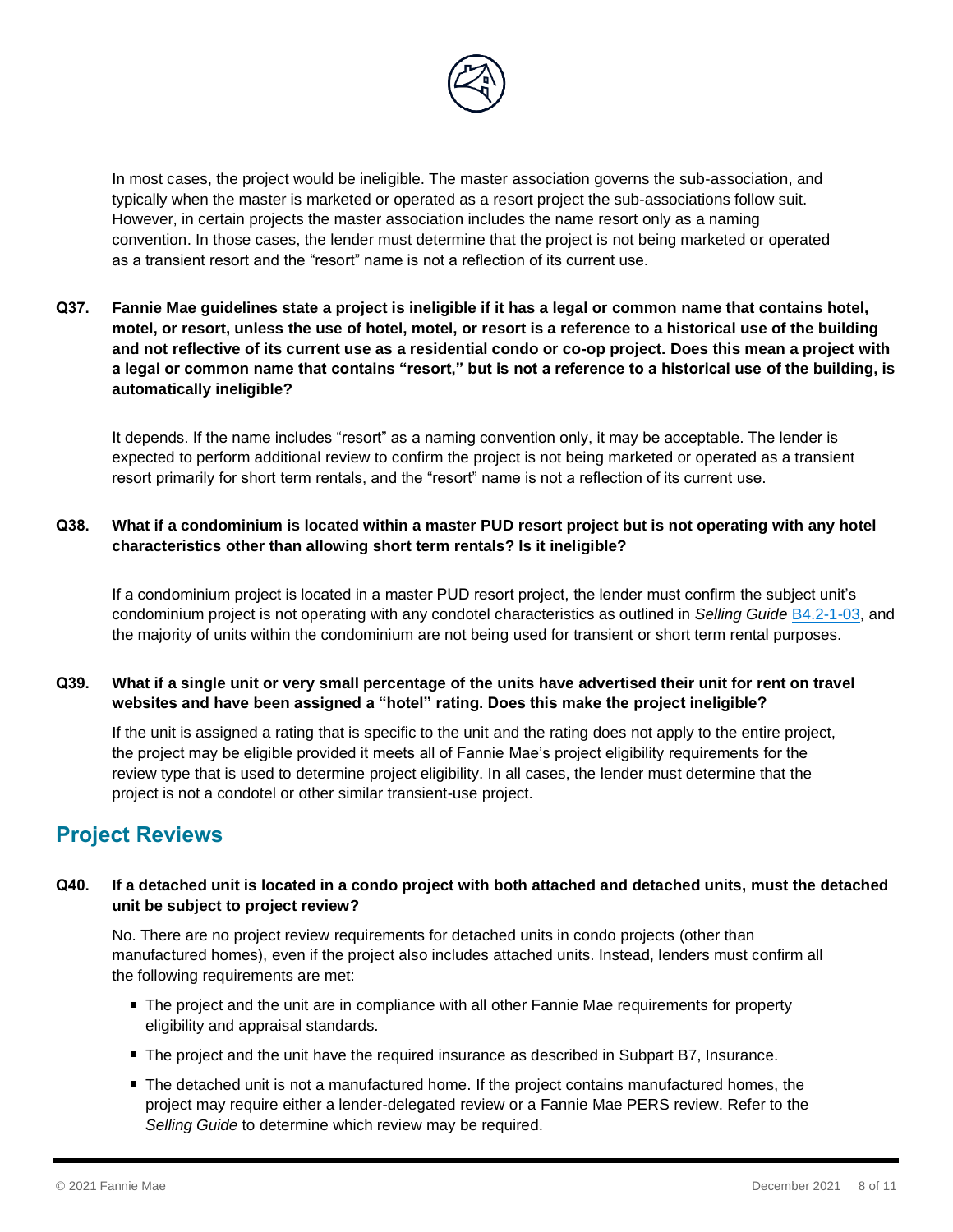

The project is in compliance with the requirements for priority of common expense assessments (see *Selling Guide* [B4-2.2-03,](https://selling-guide.fanniemae.com/Selling-Guide/Origination-thru-Closing/Subpart-B4-Underwriting-Property/Chapter-B4-2-Project-Standards/Section-B4-2-2-Project-Eligibility/1032993851/B4-2-2-03-Full-Review-Additional-Eligibility-Requirements-for-Units-in-New-and-Newly-Converted-Condo-Projects-06-05-2018.htm) Ineligible Projects).

Project review requirements continue to apply to the attached units as per the *Selling Guide*.

### **Q41. How can a lender determine the number of units a single entity owns in a project when completing a Limited Review?**

The lender is responsible for obtaining the information on single-entity ownership concentration from a reliable source, including, but not limited to, the HOA, management company, or title company.

#### **Q42. Do different requirements apply to a Full Review versus a project review completed through CPM?**

No. The policy requirements for projects being reviewed manually under the Full Review process or with the aid of CPM are the same. Although the electronic questionnaire in CPM may not request information concerning every Full Review requirement detailed in the *Selling Guide*, lenders must make sure those projects meet the applicable requirements specified in the *Guide*. These requirements can be found in the *Selling Guide* [B4-2.2-02](https://selling-guide.fanniemae.com/Selling-Guide/Origination-thru-Closing/Subpart-B4-Underwriting-Property/Chapter-B4-2-Project-Standards/Section-B4-2-2-Project-Eligibility/1032995701/B4-2-2-02-Full-Review-Process-06-05-2018.htm) (Full Review Process) and [B4-2.2-03](https://selling-guide.fanniemae.com/Selling-Guide/Origination-thru-Closing/Subpart-B4-Underwriting-Property/Chapter-B4-2-Project-Standards/Section-B4-2-2-Project-Eligibility/1032993851/B4-2-2-03-Full-Review-Additional-Eligibility-Requirements-for-Units-in-New-and-Newly-Converted-Condo-Projects-06-05-2018.htm) (Full Review: Additional Eligibility Requirements for New and Newly Converted Condo Projects).

#### **Q43. When conducting a CPM Review, is the lender required to review the project's legal documents and budget?**

It depends on the type of project in which the unit is located. The lender must review the legal documents and budget for attached units in a new or newly converted condo project consisting of more than four units being reviewed through CPM. The lender must review the budget for attached units in an established condo project reviewed through CPM. Additional information on requirements for the project's legal documents and budget can be found in the *Selling Guide* [B4-2.2-02](https://selling-guide.fanniemae.com/Selling-Guide/Origination-thru-Closing/Subpart-B4-Underwriting-Property/Chapter-B4-2-Project-Standards/Section-B4-2-2-Project-Eligibility/1032995701/B4-2-2-02-Full-Review-Process-06-05-2018.htm) (Full Review Process) and [B4-](https://selling-guide.fanniemae.com/Selling-Guide/Origination-thru-Closing/Subpart-B4-Underwriting-Property/Chapter-B4-2-Project-Standards/Section-B4-2-2-Project-Eligibility/1032993851/B4-2-2-03-Full-Review-Additional-Eligibility-Requirements-for-Units-in-New-and-Newly-Converted-Condo-Projects-06-05-2018.htm) [2.2-03](https://selling-guide.fanniemae.com/Selling-Guide/Origination-thru-Closing/Subpart-B4-Underwriting-Property/Chapter-B4-2-Project-Standards/Section-B4-2-2-Project-Eligibility/1032993851/B4-2-2-03-Full-Review-Additional-Eligibility-Requirements-for-Units-in-New-and-Newly-Converted-Condo-Projects-06-05-2018.htm) (Full Review: Additional Eligibility Requirements for New and Newly Converted Condo Projects).

#### **Q44. What is the lender's responsibility for the review of legal documents? Must lenders obtain an attorney's opinion or memorandum regarding the legal documents for new projects?**

For attached units in new condo projects (containing more than four units), Fannie Mae requires lenders to validate that the condo project's legal documents are in compliance with the requirements in the Fannie Mae *Selling Guide*. Except for new projects submitted for Fannie Mae review via PERS, obtaining a written determination of compliance from an attorney is optional.

For new and newly converted condo projects submitted for Fannie Mae review via PERS, a qualified attorney engaged by the lender must review the legal documents and determine that they are in compliance with Fannie Mae's requirements. The determination must be documented in writing but does not need to be a formal legal opinion. The lender must complete [Form 1054](https://www.fanniemae.com/content/guide_form/1054.pdf) and attach the attorney review as part of the PERS submission process.

Fannie Mae reserves the right to require a review of the legal documents for an established condo project submitted for Fannie Mae review via PERS.

#### **Q45. Can lenders submit a PUD project through the PERS process?**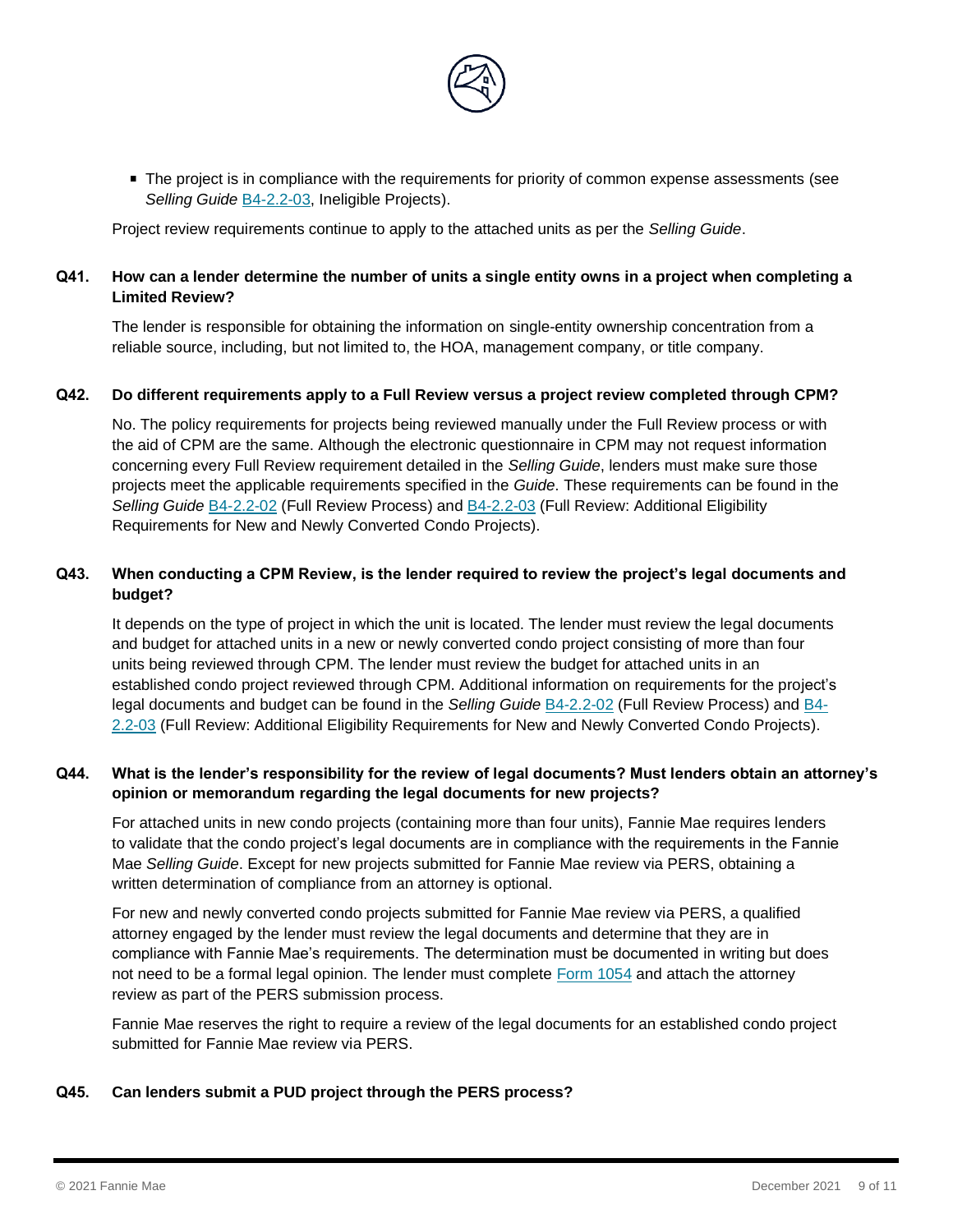

Not generally. In most cases, the evaluation of PUD projects remains a lender-delegated function (i.e., project review is not required for most PUD projects). However, Fannie Mae requires lenders to submit PUD projects consisting of single-wide manufactured homes for review through the standard PERS process.

#### **Q46. What is the review process for manufactured housing?**

Established projects consisting of manufactured housing may be reviewed by lender-delegated full review process. If the project is considered a new project, has resale restrictions, shared equity, is a community land trust project, or subject to a leasehold, it must be reviewed through the Fannie Mae PERS process. Multi-width manufactured homes that are part of a PUD project do not require a review.

#### **Q47. What are cohousing communities and are cohousing units eligible for Fannie Mae financing?**

Co-housing communities are typically characterized by private unit ownership within a community that has explicit arrangements for shared community life and the responsibility for and ownership of common elements and amenities. While these types of communities are often marketed to consumers as cohousing communities, they are typically legally organized as a condominium, co-operative, or PUD project. Other legal structures may also exist for co-housing communities, which may not meet Fannie Mae eligibility requirements such as common interest apartments. Mortgages secured by units in cohousing communities may be eligible for delivery to Fannie Mae provided the co-housing project and the subject property unit meet all *Selling Guide* provisions including any applicable policies related to project standards, deed restrictions, and insurance.

# <span id="page-9-0"></span>**PERS Submissions**

## **Q48. How can lenders access the required forms for PERS? How should the completed project review documentation be submitted to Fannie Mae?**

Required forms are posted on [our website.](https://www.fanniemae.com/singlefamily/selling-servicing-guide-forms?taskId=task-75) Project review documentation should be submitted electronically to [PERS\\_projects@fanniemae.com.](mailto:PERS_projects@fanniemae.com.)

#### **Q49. We are not a seller/servicer, but is it possible for us to submit project for PERS approval?**

No, lenders must be an approved Fannie Mae seller/servicer in order to submit projects to PERS. Lenders that submit projects to PERS are liable for representations and warranties made. Such lenders are under contract with Fannie Mae and are liable for representations and warranties made under the Lender Contract.

#### **Q50. Can a new condo project be approved by Fannie Mae prior to construction of any of the units? If not, at what stage of the completion may we submit the project documentation for Fannie Mae approval?**

A project can be submitted at any time, however, if construction is not complete, the project will only be issued a "Conditional Approval," which expires after 9 months. Seller/servicers are therefore advised to submit a project once they determine that "Final Approval" can be requested within a reasonable period of time in order to avoid a Conditional Approval expiring.